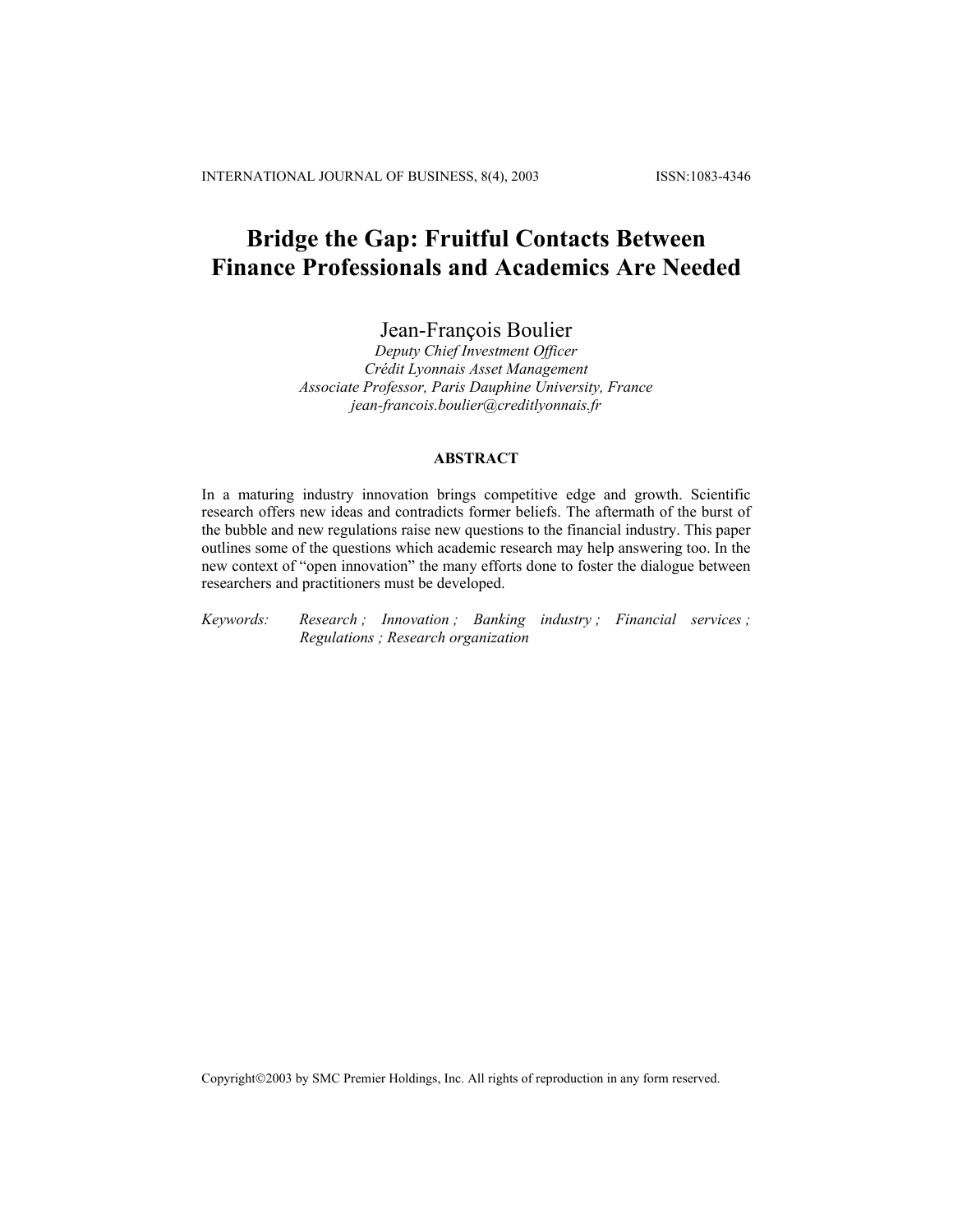474 Boulier

#### **I. INTRODUCTION**

Innovation brings every day, bit by bit, or with breakthrough changes, more comfort, more efficiency, more pleasure, more security in our real lives. Behind innovation there is often a long process of research, fundamental and applied, plus another process of marketing, which in the end "creates" new products and services that seem only remotely related to fundamental research. Yet, without all the investments in research and marketing no innovation would foster growth in our economies. If everyone agrees on these steps the thinking on how to manage innovation has really changed since the glorious days of the Bell Labs in the United States or the Centre d'Etude Atomique in France twenty years ago.

 The trend says H. Chesbrough from Harvard is: "open innovation" rather than "closed innovation". The success of in house secretive teams was built on an environment that has dramatically changed. Nowadays knowledge and creativity is more widespread on earth among the populations and socially. Small firms turn out be adapt quicker and to promote more genuinely the new ideas and technologies. Lastly people move from one company to another but nevertheless keep their knowledge.

If the positive role of research on company profits and at the macroeconomic level on growth is proven the ways to deal with the process of applying research remains to be discussed in the present environment. Finance cannot be treated as an isolated field. Innovation is a key driver in bank strategies. It is a sure way to attract investors' attention and help finance new projects. Options, funds and securitisation have transformed the market place for corporations as well as for people's savings and access to credit. The purpose of this paper, presented at AFFI conference in Tunis, is precisely to discuss, from a practitioner point of view, the questions that today wait for better answers. I would like first to stress what is the current state of mind after the burst of the TMT bubble. Then I draw a list of subjects of interests. Finally a selection of private initiatives to foster the contacts between practitioners and academic researchers are described. The dialogue that comes along will create a favourable climate for innovation and let a rich field for our kids. To me, open research contributes to a sustainable growth.

# **II. AFTER THE KRACH**

In the aftermath of the TMT bubble krach all financial professionals have had to restate their credentials, if not their attitudes. Reputation of the whole industry has been damage. Action has been taken to restore confidence and if possible, clear the market place from wrongdoers. But the scars of these "fabulous years" will certainly not disappear from our minds, touching on very fundamental issues that research can hopefully solve.

In my opinion nothing illustrates better the craziness of the whole market place than the story told in "A rose.com by any other name", a paper published in 2002 in the "Journal of Finance". That paper rests on empirical research done on stock performances of the 140 quoted companies that decided to change their name during the year ending in July 1999. About one hundred of these firms change their name to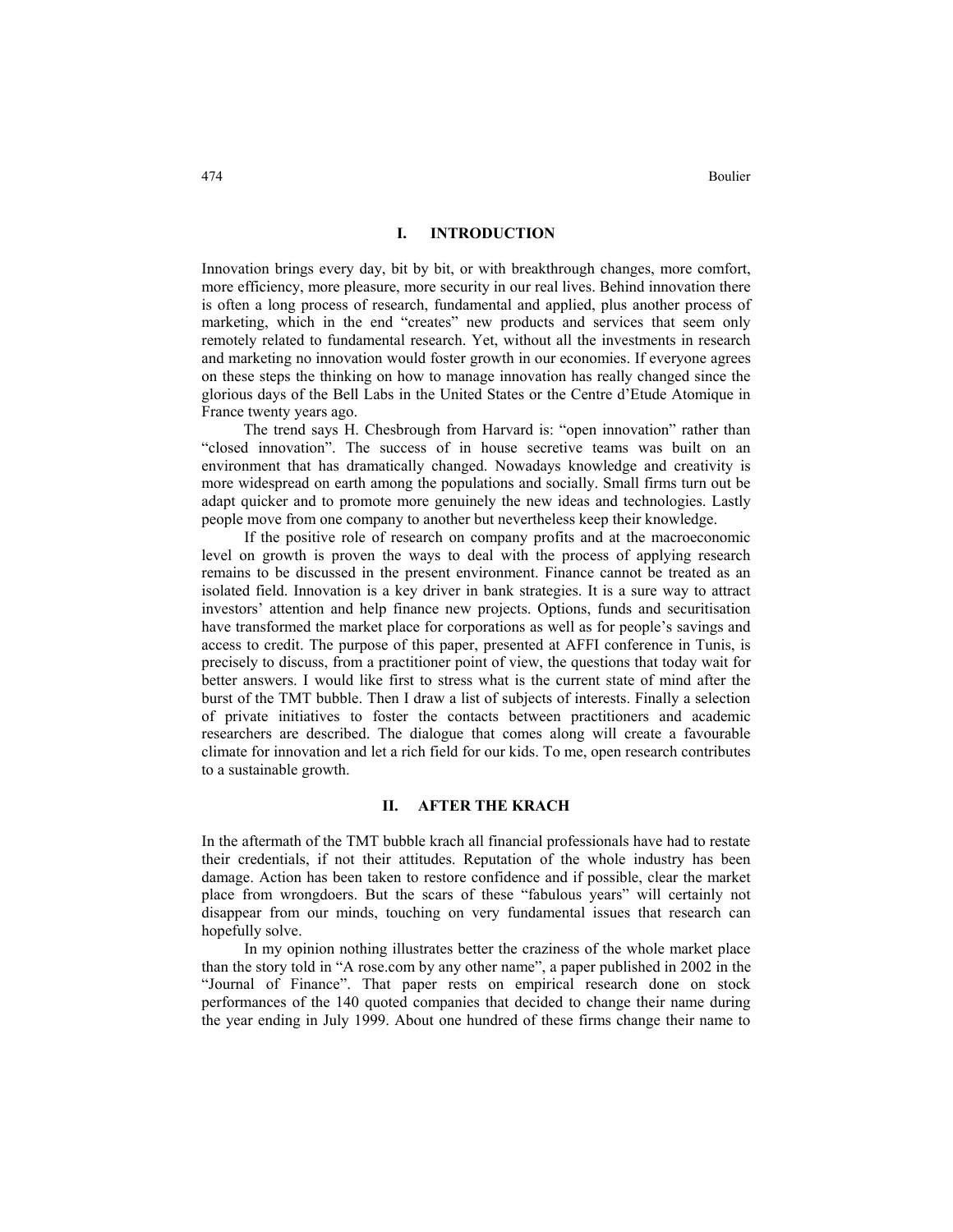become ".com", hence the title of paper. The authors report that in this sample, a quarter of the firms were changing their strategy to become an Internet firm, whatever this could actually means. The remaining firms had at best, intention to change their strategy, which was loosely related to the web; worse, among them, 20% of the firms had activities with no visible relation to Internet. The authors then look at stock performance (more precisely relative performance to various market indices) around the announcement of the name change. The (true) story goes that the week after the stock returns were on average around 50%. Six months later, their price tripled on average. The best performers are the less related to internet; also in sizeable number of cases, the stock started to performed a bit earlier, fact which the authors attribute to chat rooms and rumours. The final words of that paper are a marvel, when one knows that, it was submitted end of 1999, before the first krach in April 2000. Indeed in their conclusion the authors wonder if this superior performance will last (we have paid to see) and if this performance reveals superior forecasting ability of the investors or this is all but plain speculation. Because of the referee process and queuing file for publication in the "Journal of Finance", the paper was published two years later. France Telecom stock which had toped at 225 euros was worth less than 10 euros. How could the all thing happen?

#### **III. NEW CONTEXT AND OLD QUESTIONS**

As the previous story shows, market valuations are questionable. The first question is indeed to price equities. Firstly, we have read various arguments on the equity premium: for some it had decreased (Arnorld and Berstein 2001) and even vanished. Although three years of bear market have probably brought more confidence on such an important number, more research is needed. Secondly, valuation of start-up with real option approaches has been also put to a by test. Here a survey would be very useful.

The role and means of watchdogs must be reassessed: up to me the attention should focus more on the efficiency rather than on the quantity. All these elements could be summarised in a better micro economic analysis of the incentives of the various market participants, form the financial analyst to the seller of mutual funds. Commissions related to prices increase with prices. We knew that when inflation was high during the 80's, we should look at all these aspects first because the benefits for the clients are, of course, net of fees; second, incentives may guide the intermediaries who often have duties in client advice. As behavioral finance studies have shown, human beings in charge of financial services, in brokerage firm or an asset management companies for example have understandable attitudes, sometimes well predicted by the classical theory, sometimes not.

A better understanding on the effects on prices would be of great interest, either to modify our valuation tools or to limit these effects by various means, when they are socially or economically undesirable.

As always during financial crisis, innovative techniques are criticised and unfortunately taken as scapegoats. Derivatives have been described as "weapon of mass destruction." Is this a wise quote? Is this from a wise man? In the financial industry nowadays everyone knows that derivatives are useful and cheap. Wrong uses of good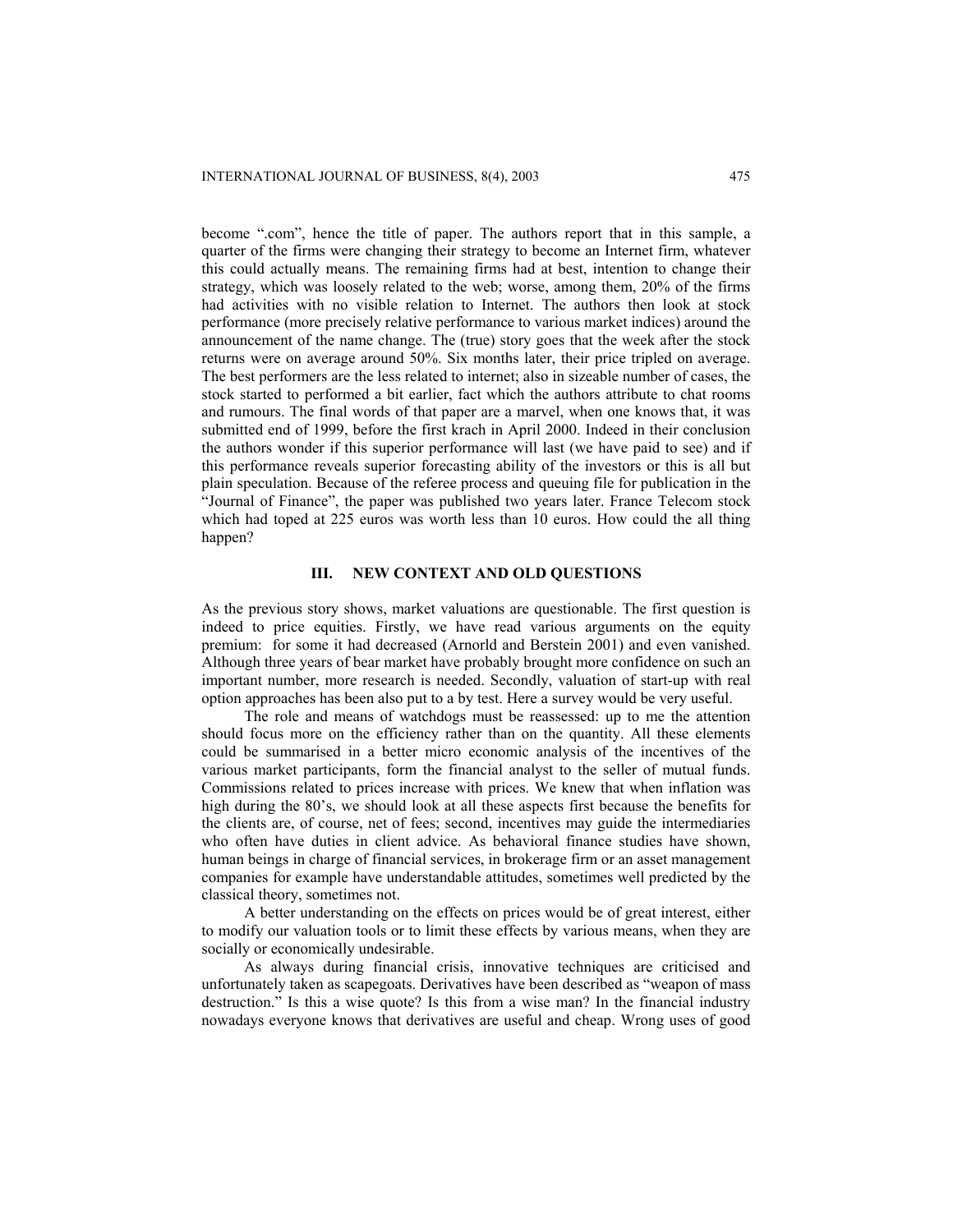tools must be controlled and if mishandling of these instruments create unnecessary risks, then in my opinion, rules should be designed.

A more positive approach of the problem would be better understand if the introduction of new instruments on the market equilibrium. Control of human competence in dealing with new financial instruments could be an answer. It is often said that the greatest risk is the one that is not identified by the person who bears it. Knowledge risk in a highly specialised world could be better controlled. More research on derivatives is definitely better than uncontrolled tips form individuals, whose influence on the opinion of the man in the street is dangerous when uncontrolled. I don't agree with Warren Buffet. What has been done in the area of alternative investments is a good example of a gradual introduction of innovation.

Even if more research must be made on this growing field, the analysis done by a number of academics, Shieh, Lo, Argawal or Lhabitant have shed new light on the particular risks and sources of added values of the myriad of alternative strategies. With a better understanding of their process regulations like COB in France, were able to put a framework on their activity as far as mutual funds (at this stage fund of alternative funds) are concerned.

 Finally, a number of asset management practices were questioned. Are index funds destabilising the market? Should benchmarking be avoided? A debate on issues related to strategic allocation is clearly needed. Because, in the end, these allocations mean capital to finance the economy, such problems require more research. Three years of bear market have also forced a lot of investors, institutional (insurance companies or pension funds) and individuals, to reduce their equity exposure. What a better argument for portfolio insurance? The anglo-saxon would often disregard such strategies because they entail some costs. A more pragmatic approach on utility functions that take investor's regret into account is needed. Risk aversion is a concept that is much more difficult to use in practice than simple limits on losses that everybody understand. On the other hand, long-term investor could sell this short-term protection… for a premium as dealers or hedge fund do.

# **IV. NEW CONTEXT AND NEW QUESTIONS**

Financial institutions face nowadays a hectic agenda of reforms. Some of these reforms rest on research, others not. Such ideas sometimes end in poor adaptation; that is why, these various reforms merit also the attention of academics who can offer an independent (but expert) view on how to put them in place.

Basles II will be the industry achievement of the decade. Credit risk management and therefore, credit market will be deeply influenced by the enforcement of this reform, especially because of IRB (model based) methods of calculating capital requirement. The same is true for operational risk, which is a quite common topic seen by an actuary but forces the industry to better measure the operational losses induces by their activities. This round does not impose capital requirement to bank balance sheet interest rate risk. Such asset and liability management issues are rightly more and more looked at by academics.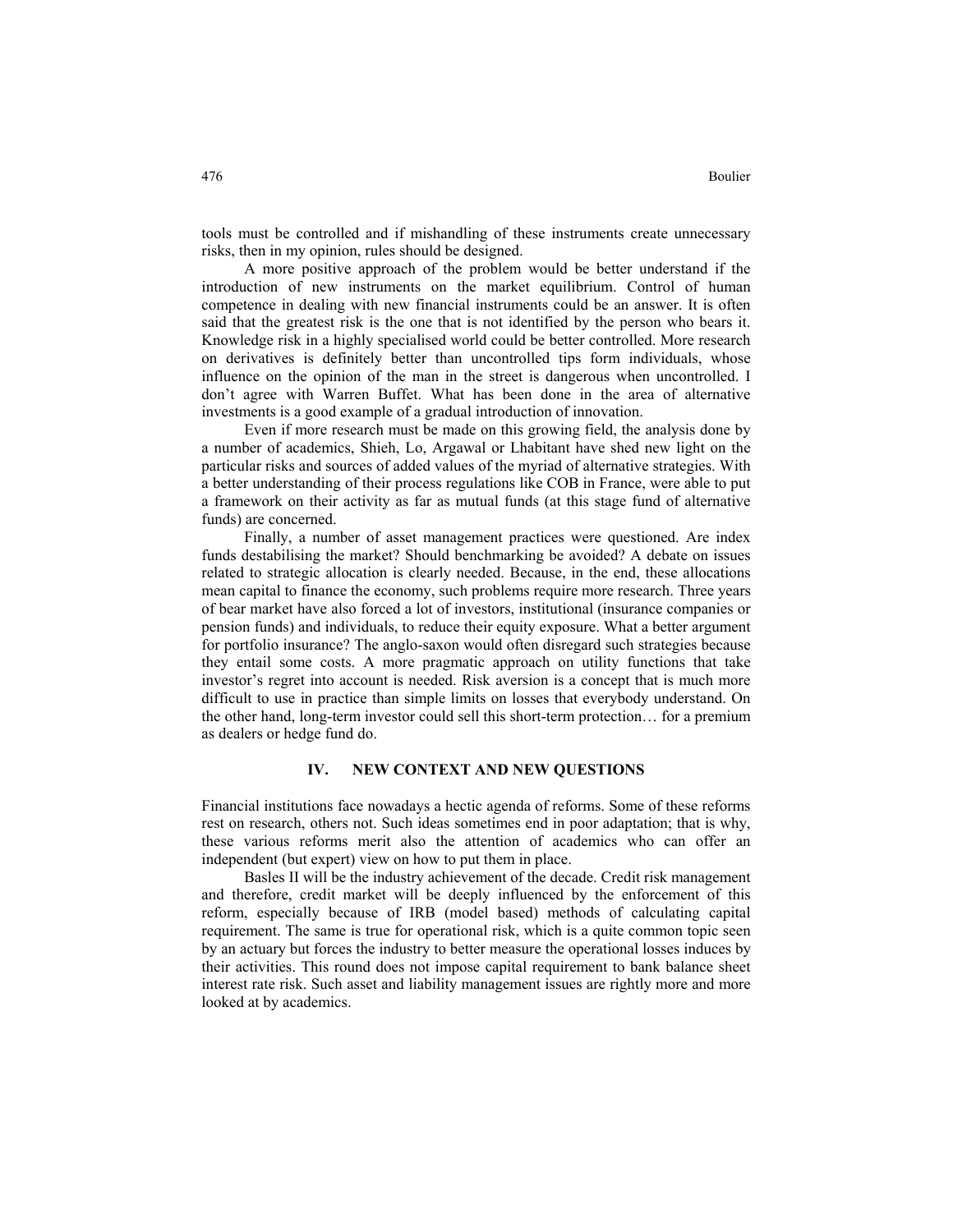Similarly solvency rules for insurance companies and pension fund are analysed. The controversial smoothing mechanisms to achieve right funding or release of benefits to customers are another interesting subject, addressed by S. Haberman for example with interesting results.

Finally, enforcement of international accounting standards face fierce resistance of a number of banks especially in continental Europe. The debate on fair value has been fierce in the recent years; certainly more transparency and better information can benefit to all market participants: less uncertainty for investors may indeed reduce the required cost of capital, in theory at least. But if fair values are given by a market that is proned to bubbles, what is the benefit? Moreover only a small fraction of assets (and liabilities) can be valued by financial markets. What to do with the rest? Comparison of the pro and con of the various approaches must be assessed and balanced. Applied research is needed!

# **V. PRIVATE INITIATIVES TO ENHANCE USAGE OF RESEARCH**

Financial services are predominantly a people business. That is why financial centres have developed in the past. A need for enhanced relations between this group in Europe and academics in finance has been perceived by some market participants who have brought time and money to ease the process of transforming new research to better practices. Their initiatives are associated with the reaction of technical journals, with the birth of dedicated organisations, with more and more seminars.

Like the popular Journal of Portfolio Management or Financial Analyst Journal, referred journal of targeting practioners have been put in place. Banque et Marchés, of the French Finance association (AFFI) was created 11 years ago. The European Investment Review was launched two years ago. Journal of Asset Management and several publications related to Risk Magazine related to operational and credit risks have been introduced.

Seminars, of course, are a popular way to disseminate research and for practitioners and for academic to get contacts. Frontieres en finance, Finance sur Seine, the Bachelier seminar are just few examples of what exists in Paris. Associations like Institut des Actuaires or Association Française de Gestion, the asset manager corporate association invite regularly their members to listen to and to debate with academics.

Finally and more importantly, private organisations intend to fund scientific research on topics closely related to specific activities. The Institute for Quantitative Investment Research (INQUIRE Europe) created in 1990 provides funding to projects in asset management (and related topics). Less important funding is brought by the Association Française des Gestionnaires Actif Passif to research in ALM. More recently the Europlace Institute of Finance was set up with a more ambitions funding policy with a particular interest of research in risk measurement and management.

# **VI. BRIDGING THE GAP IS A REALITY**

Closer relationships driven by mutual interests are the signs of a more open approach to financial technology development that is under way in financial services. Resistance